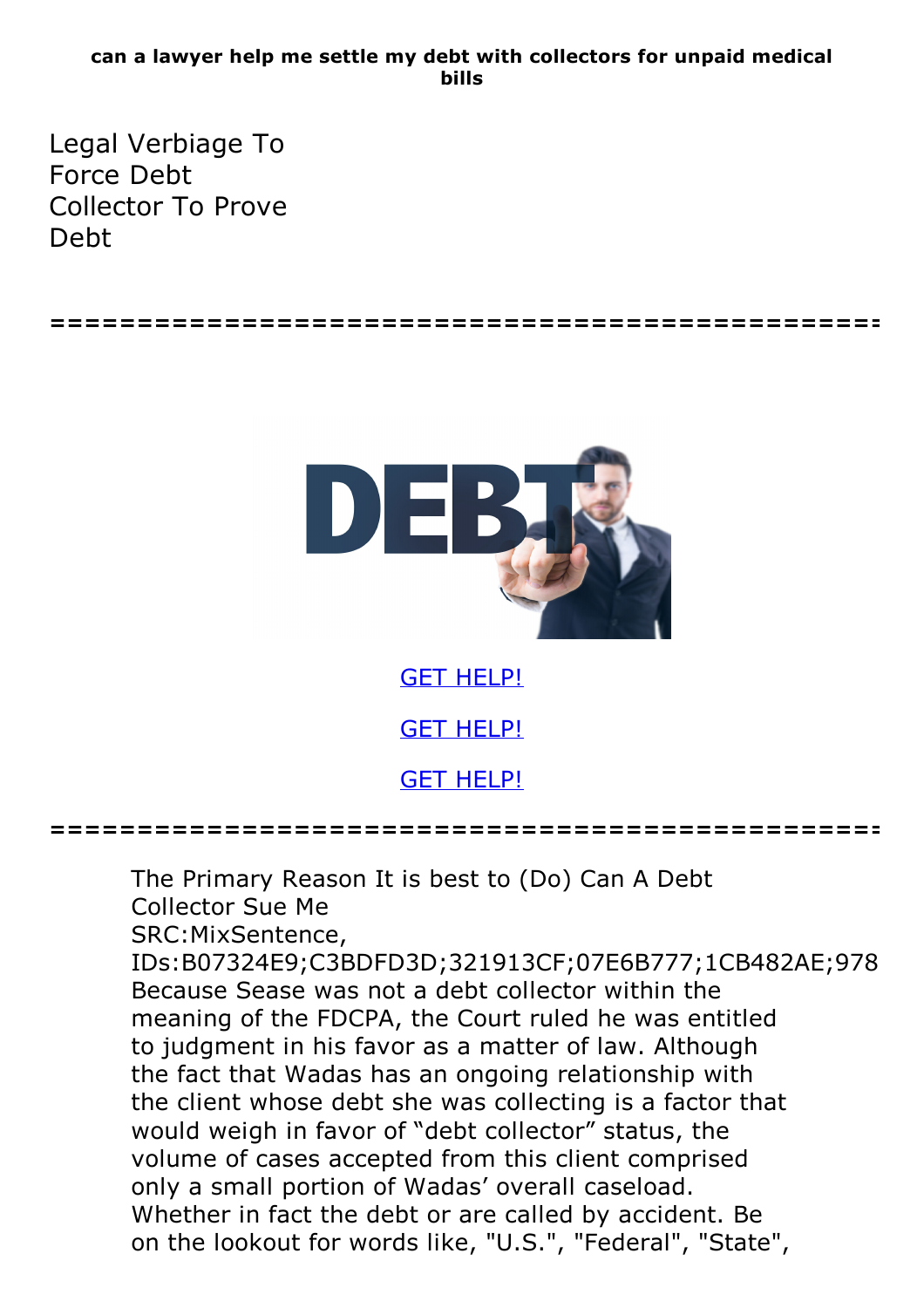"Bureau" and "National." Real collection outfits typically have more commercial titles that don't necessarily betray the fact that the company collects overdue debts. Intimidation and violence - While banging on doors and shouting vulgarities are standard debt collection practices, it is actually against the law to use threatening, abusive or insulting words or behaviour with the aim of causing alarm to you or causing you to believe that immediate unlawful violence will be used against you or another person.<br>Custom retained the services of attorney Sease, who

had previously represented Custom with regard to corporate law matters. Sease described himself as a small town general trial practitioner who had handled over 4,000 matters. Wadas, over the span of one decade, engaged in only six to eight debt collection cases. The record contains only a single debt-collection letter-the one Sease sent to Lynch. Sease sent a demand letter to Lynch seeking the \$606.31, plus \$50 in attorney fees to be paid within 10 days. The letter went on to say failure to make payment would result in the filing of suit. Depending on the situation and to help preserve client relationships, an agency can negotiate a payment plan that works for you. What constitutes harassment varies depending on the circumstances. Collecto, Inc Phone Harassment? You might be tempted to simply not answer calls from Newlyn Bailiffs Debt Collectors, but when this happens agencies often employ automated call technology that will attempt to phone you say every half hour until you do eventually answer. Id. Under this reading, the plaintiffs argued that those who attempt to collect a debt qualify as either a "debt collector" or an exempt creditor, but not both.

" seemed to focus on third-party debt collectors and not on debt owners attempt seeking to collect debts for themselves. The Court noted that there were two other arguments raised that the Court did not grant certiorari to address: (1) whether a party who regularly acts as a third-party collection agent for debts owed to others may be considered a "debt collector"; and (2) whether Santander qualified as a debt collector under Section 1692a(6) of the FDCPA, which provides that a debt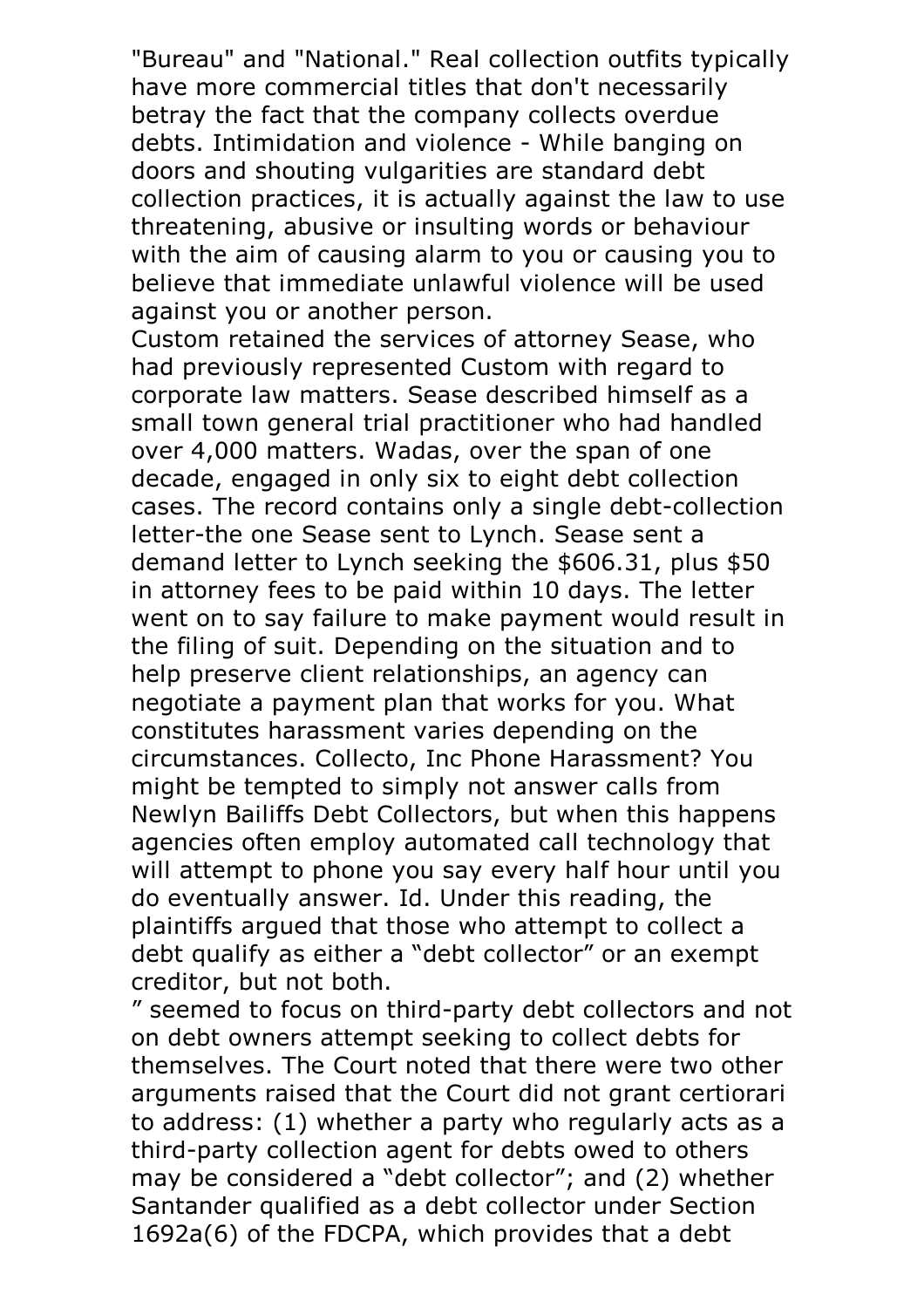collector includes those engaged "in any business the principal purpose of which is the collection of any debts." Slip Op. Any federal tax advice provided in this communication is not intended or written by the author to be used, and cannot be used by the recipient, for the purpose of avoiding penalties which may be imposed on the recipient by the IRS. Please contact the author if you would like to receive written advice in a format which complies with IRS rules and may be relied upon to avoid penalties.<br>Do not forget that some creditors would be unwilling to

settle in the beginning and may even prove complicated. At that point, the creditors have given up on you. Additionally the court found Wadas had not issued debt collection communications, and she did not have any system or personnel to assist with debt collection activity. The Court ultimately rejected these arguments based on a plain reading of the statute and found that "it simply isn't the case that the statute's exclusions imply that the phrase 'owed . The Court held that "a company collecting purchased defaulted debt for its own account-like Santander-would hardly seem to be barred from qualifying as a creditor under the statute's plain terms." Id. The plaintiffs in Henson were a putative class whose defaulted auto loans were purchased by Santander Consumer USA Inc. ("Santander"). You are unable to submit an application for any loans. However, there are a few other precautions you should always take, even after coming to an agreement with the debt collection agency. Instead of worrying about the consequences of a bankruptcy (of which there are very few by the way), concern yourself with the consequences of not getting help and what will happen if you do nothing.

Are You Fair Debt Collection Practices Act The appropriate Way? These 5 Suggestions Will Enable you Answer SRC:MixSentence,<br>IDs:5D45AD8F;95114B59;C11A0D4F;D46E3DA8;C98F1813;3E9 IDs:5D45AD8F;95114B59;C11A0D4F;D46E3DA8;C98F1813;3E9 In his book Debt: The First 5,000 Years, anthropologist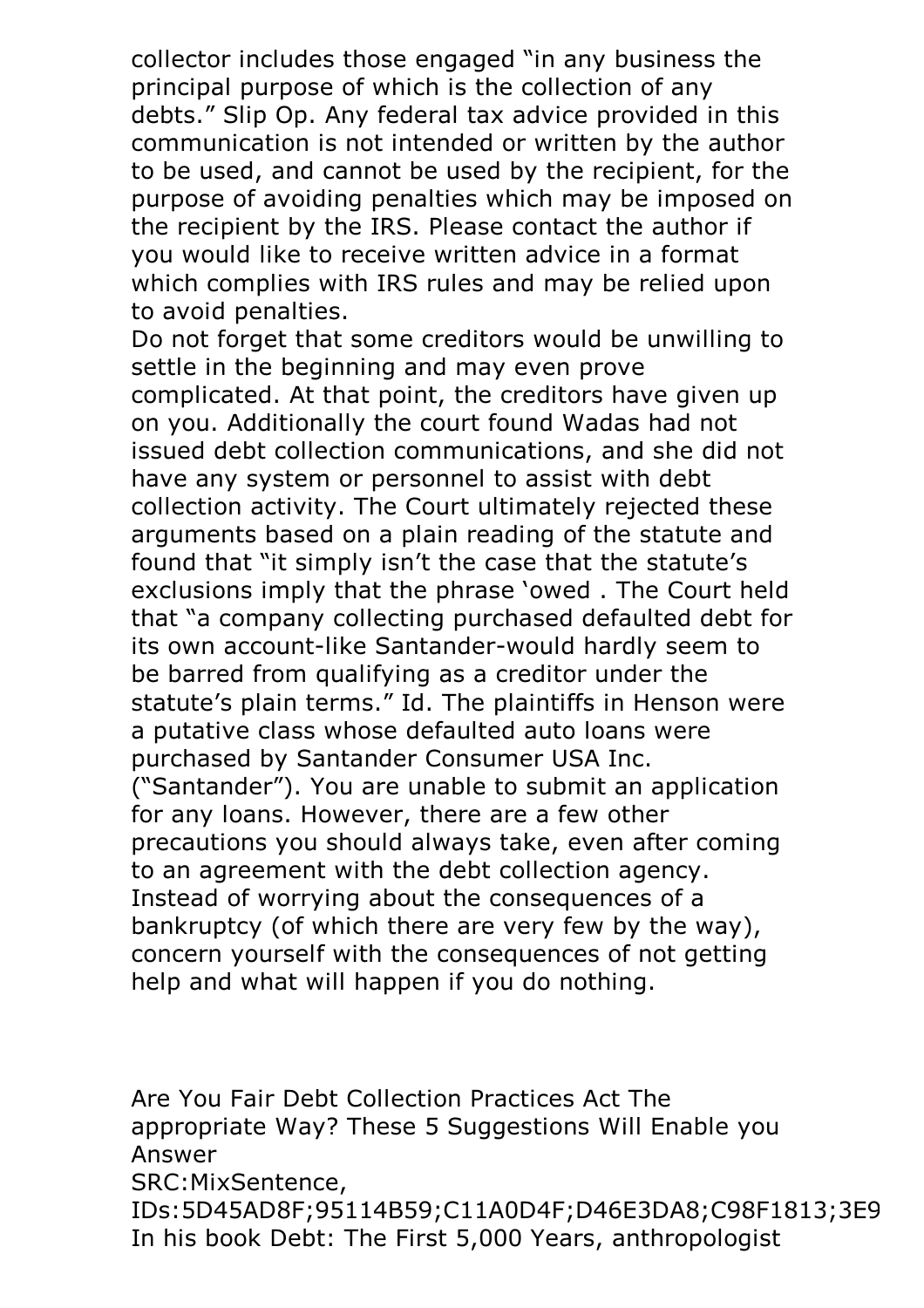David Graeber goes so far to note that the concept of owing a debt has been used as a measuring stick for morality. In general, you will want act quickly with regards to the first kind of customer, perhaps by calling a collections agency or considering litigation to collect the debt owed. Thus I would argue that calling an individual once a week goes too far. If you are the target of a debt collector it can often feel like the wild wild west where anything goes. "If a judgment goes against you, find a lawyer," Rheingold added. To that end, Foehl tells me that there are numerous jurisdictions that give anyone, including debt collectors, the ability to enforce a legal judgment that may lead to a person's imprisonment. Are there regions in Kenya where people fail to pay more than others? But generally speaking, there are some processes that are pretty common across the board. "Generally those are in-house collection types of efforts to say, 'Hey, look, did you forget the payments? The Fair Debt Collection Practices Act (FDCPA) is a federal law that provides limitations on what debt collectors can do when collecting certain types of debt. The FDCPA prohibits debt collectors from using deceptive, abusive or unfair practices when collecting money from an individual. The federal law that prohibits this is called the Fair Debt Collection Practices Act (FDCPA). However, the language in the collection letter Jernigan received is not what is spelled out in the federal Fair Debt Collection Practices Act, according to a Pennsylvania case filed in 2008 in U.S. However, there are some things you can do that restart the clock on old debt, making it live longer than it needs to. The second way is essentially just classism, thanks to a 1983 Supreme Court case (Bearden v. Georgia) that didn't differentiate between debtors who are too poor to pay - "indigent" - and those who "willfully" refuse to do so even if they're financially able. Contact us because maybe we can work something out

here.' Then what happens is, if the attorney gets in contact with the consumer, they're trying to figure out if the consumer have any ability to pay. Martin tells me that while she personally hasn't come across any evidence of mendaciousness on the part of legislators -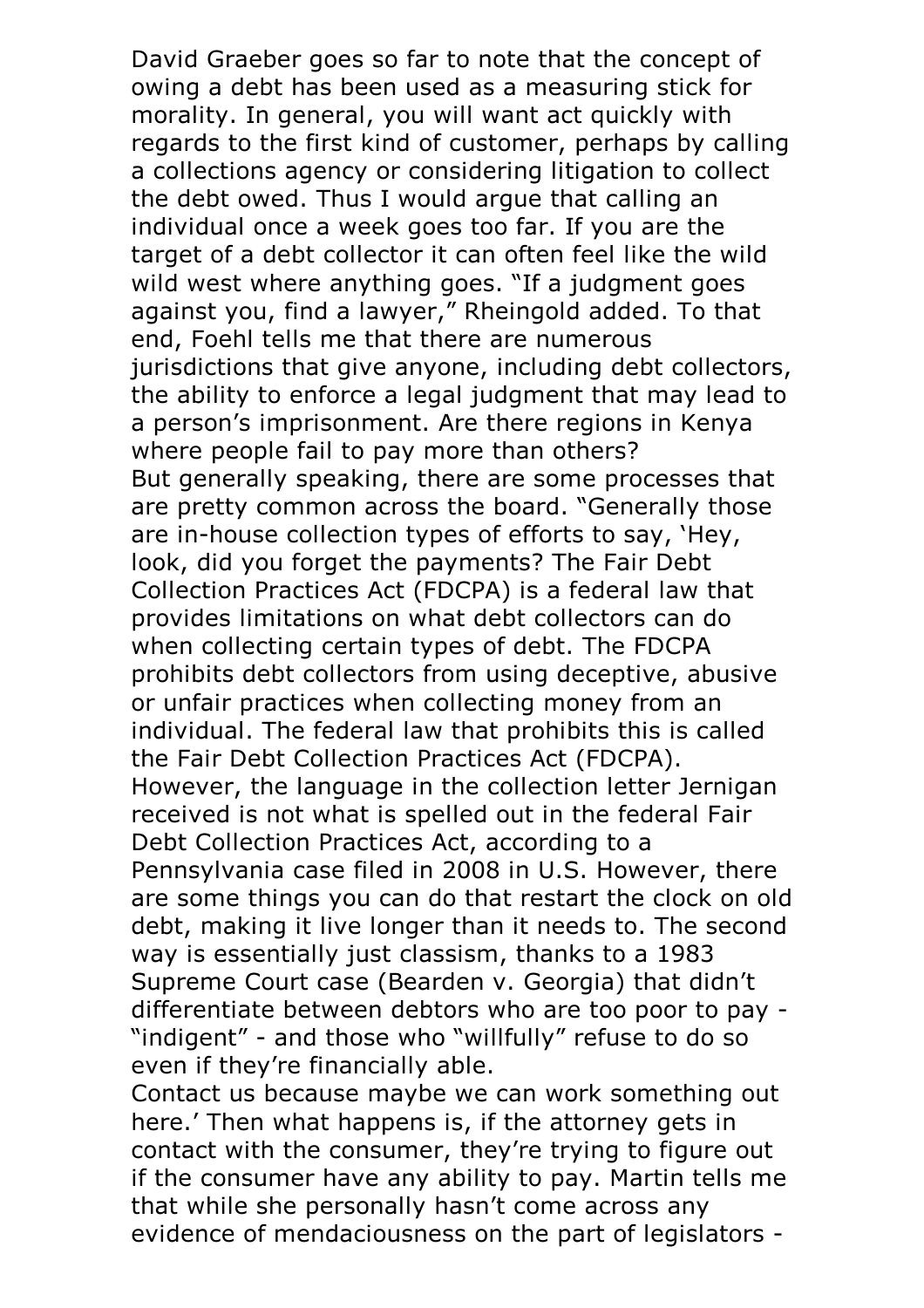that is, intentionally trying to target poor people with these sort of laws - she does see it as "a sort of myopia." "They're thinking they're going to get shortterm revenue and they don't take into account the long-term costs," she says. While we're all busy arguing over student loan forgiveness and debt cancelation, it's surely also time to acknowledge the flagrant inequities present in the current system, and work on changing the laws that imprison people for the crime of not being rich. In a different case, a woman was arrested while caring for her terminally ill mother. "One woman recalled how, at four months pregnant, she had reported a money order scam to her local sheriff's office only to discover that she had a warrant; she was arrested on the spot," reported ProPublica last month, in its feature on medical debt collectors. Send <sup>a</sup> certified check or money order to the collection agency. Get references and check them. You can normally check your credit reports for free once every 12 months from each of the national consumer credit reporting companies. Per the ACLU, these proceedings called "judgment debtor examinations" - see those who owe a debt summoned "to answer questions about their wages, bank account balances, property and assets." "Debt collectors use these responses to take other steps to collect on the judgment," reports the ACLU. Thankfully, in most states, "cash bail posted as <sup>a</sup> result of the citation may be ordered payable to the creditor to satisfy the judgment," per the same report. "The bank then forwards the money to the creditor. "The debt buyer will become the new creditor, because now the debt buyer will own those debts," says Foehl. Without <sup>a</sup> response from you, the court will most likely award a default judgment in favor of the collection agency. If that happens, the debt collection agency might be able to garnish your wages to collect on the judgment. Arguing that it was not required to seek a license to collect consumer debts under the Act, Asset filed a motion to dismiss the counterclaim.